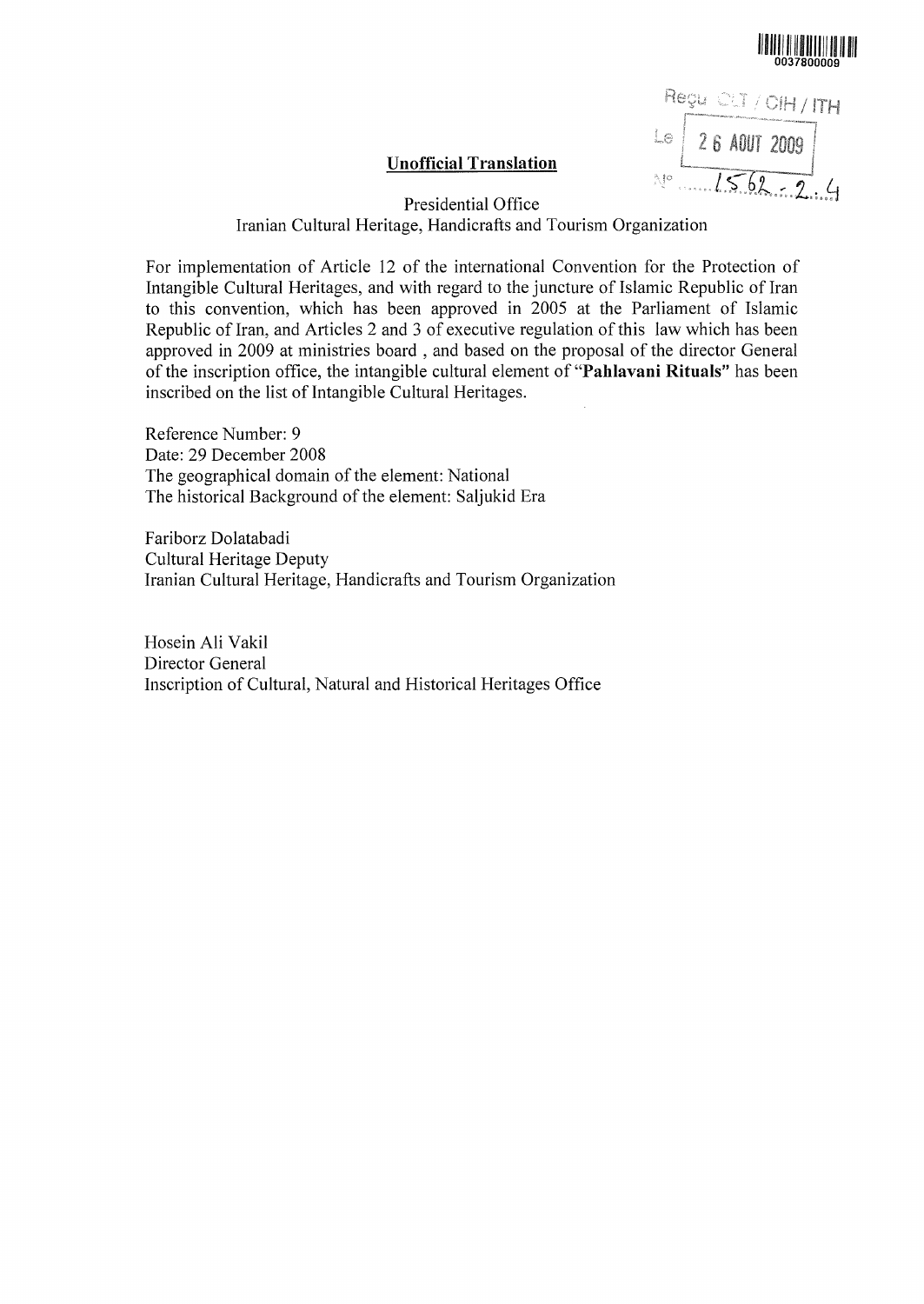اكر مريم ، اكيه، التجويج البدراسة.<br>اكر مريم ، اكيه التجويج البدراسي /;.//..:..~.'... ~~\_r~{~."~~~*\_\_*::7 امني امريكي والمجتملة الإي<del>سي</del>كريب المرسمة  $\frac{1}{\sqrt{1-\frac{1}{2}}\sqrt{\frac{1}{2}}\sqrt{\frac{1}{2}}\sqrt{\frac{1}{2}}\sqrt{\frac{1}{2}}\sqrt{\frac{1}{2}}\sqrt{\frac{1}{2}}\sqrt{\frac{1}{2}}\sqrt{\frac{1}{2}}\sqrt{\frac{1}{2}}\sqrt{\frac{1}{2}}\sqrt{\frac{1}{2}}\sqrt{\frac{1}{2}}\sqrt{\frac{1}{2}}\sqrt{\frac{1}{2}}\sqrt{\frac{1}{2}}\sqrt{\frac{1}{2}}\sqrt{\frac{1}{2}}\sqrt{\frac{1}{2}}\sqrt{\frac{1}{2}}\sqrt{\frac{1}{2}}\sqrt{\frac{1}{2}}\sqrt{\frac{1}{2}}\sqrt{\frac{1$ م آهم<br>اس • 't • *" ,..v* (( '' C' (C ، b )) و' محمد المستمر المسلم المسلم المسلم المسلم المسلم المسلم المسلم المسلم المسلم المسلم المسلم ال<br>'' C' (C ، b )) و المسلم المسلم المسلم المسلم المسلم المسلم المسلم المسلم المسلم المسلم المسلم المسلم المسلم (*ك*ان : بالمما المريدي جدات بين ... •. .... • .' .~ <sup>4</sup> !/ <sup>I</sup> ~~1 i(f'it*J1 :* (j / 1,,-~~ **7f:** .. . . . '~~liri;f" **tJ'f'"**fj,~~1tJ' <sup>i</sup> *,,;J1* (( *1:r:-'1f'fr:Ji1* f':fr-1~/f'·~1 r)) .. *r"* /. <sup>V</sup> <sup>r</sup> · V· *<sup>r</sup>* <sup>1</sup> <sup>1</sup> • • 't -: '". ". <sup>&</sup>lt; -: • م برته ، دميته<sup>ة مذ</sup> و: ، اكر <sub>اس</sub> اكرا *مي كسو ب*لا كرام — مصر *موج مي كم ميترا مي في* الأرام اكرا مميز .. .. . *,r/* :CI/" *i'C,1,\* r:/~0' PI f' dJ /I~ tJ' <sup>J</sup><sup>t</sup> *J1* <sup>f</sup> r:( 'if0'lfl~ /. · r· <sup>V</sup> **.... .** •  $( ( )$  أم المسلم المسلم ) ) اكرىب موجودى تورى بوس كريم كان بين المتر الرابع المراجع بين المراجع المراجع المراجع المراجع المراجع المراجع الم<br>المراجع المراجع المراجع المراجع المراجع المراجع المراجع المراجع المراجع المراجع المراجع المراجع المراجع المرا *ri/-7/rf'* . /  $\mathbb{O}$ 

...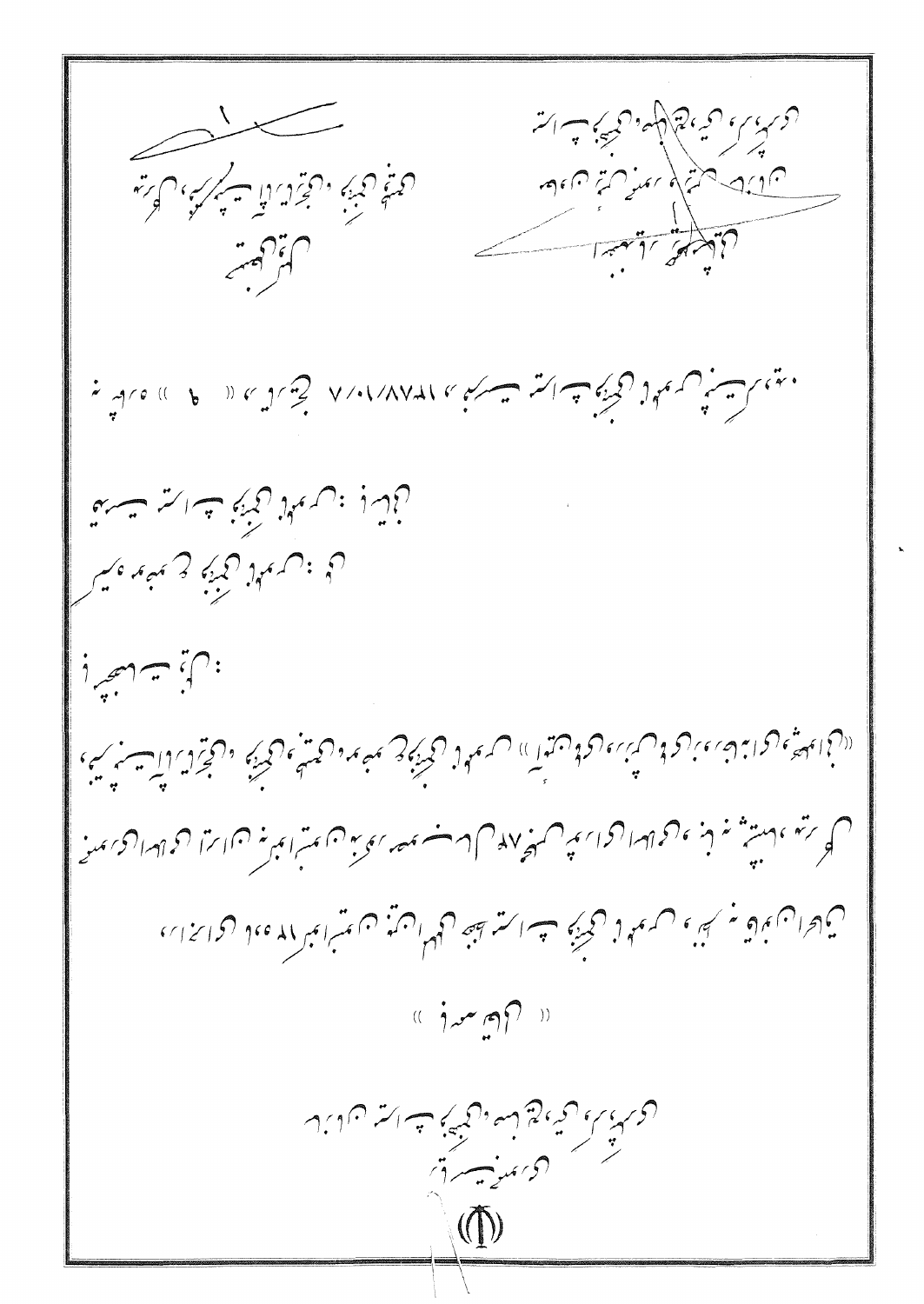# GOVRENMENT OF THE ISLAMIC REPUBLIC OF IRAN PRESIDENT'S OFFICE IRANIAN CULTURAL HERITAGE, HANDICRAFTS, AND TOURISM ORGANIZATION (ICHHTO)

Having examined the 2008 Proposal by the Iranian Cultural Heritage, Handicrafts, and Tourism Organization, in compliance with Article 138 to the Constitution of the Islamic Republic of Iran, and having observed the Act of Iran's Joining the Convention on Safeguarding of the Intangible Cultural Heritage, approved in 2005 by the Islamic Republic of Iran's Consultative Assembly, the Cabinet approves, herein, the Rules of Procedures of safeguarding of the Intangible Cultural Heritage:

### **Article** 1

**Definitions** 

The present Rules of Procedures considers the following as the definitions for the related terminology and phrases:

*1. Convention:* The 2003 UNESCO Convention on the Safeguarding ofthe Intangible Cultural Heritage

2. *Act*: Act of Iran's Joining the 2003 UNESCO Convention on the Safeguarding of the Intangible Cultural Heritage

*3. Organization:* The Iranian Cultural Heritage, Handicrafts, and Tourism Organization (ICHHTO)

*4. Intangible Cultural Heritage:* Observing the Definitions included in Paragraph (l) of Article (2) to the Convention, as covering the following:

a) Oral traditions and expressions, including language as a vehicle for the Intangible Cultural Heritage

b) Performing arts

c) Social traditions, social acts, rituals, and festivals

d) Knowledge and traditions related to nature and universe

e) Craftsmanship in traditional handicrafts

f) Cultural spaces related to Intangible Cultural Heritage: As referring to physical, temporal, or cultural spaces related to the Intangible Cultural Heritage

*5. Cultural Spaces Related to the Intangible Cultural Heritage:* As referring to the physical, temporal, or cultural spaces related to the Intangible Cultural Heritage

*6. Living Human Treasures:* As including the living individuals regarded as uniquely competent specialists or masters in one or more than one mentioned manifestations of the Intangible Cultural Heritage, to the extent that their absence faces the Intangible Cultural Heritage with poverty.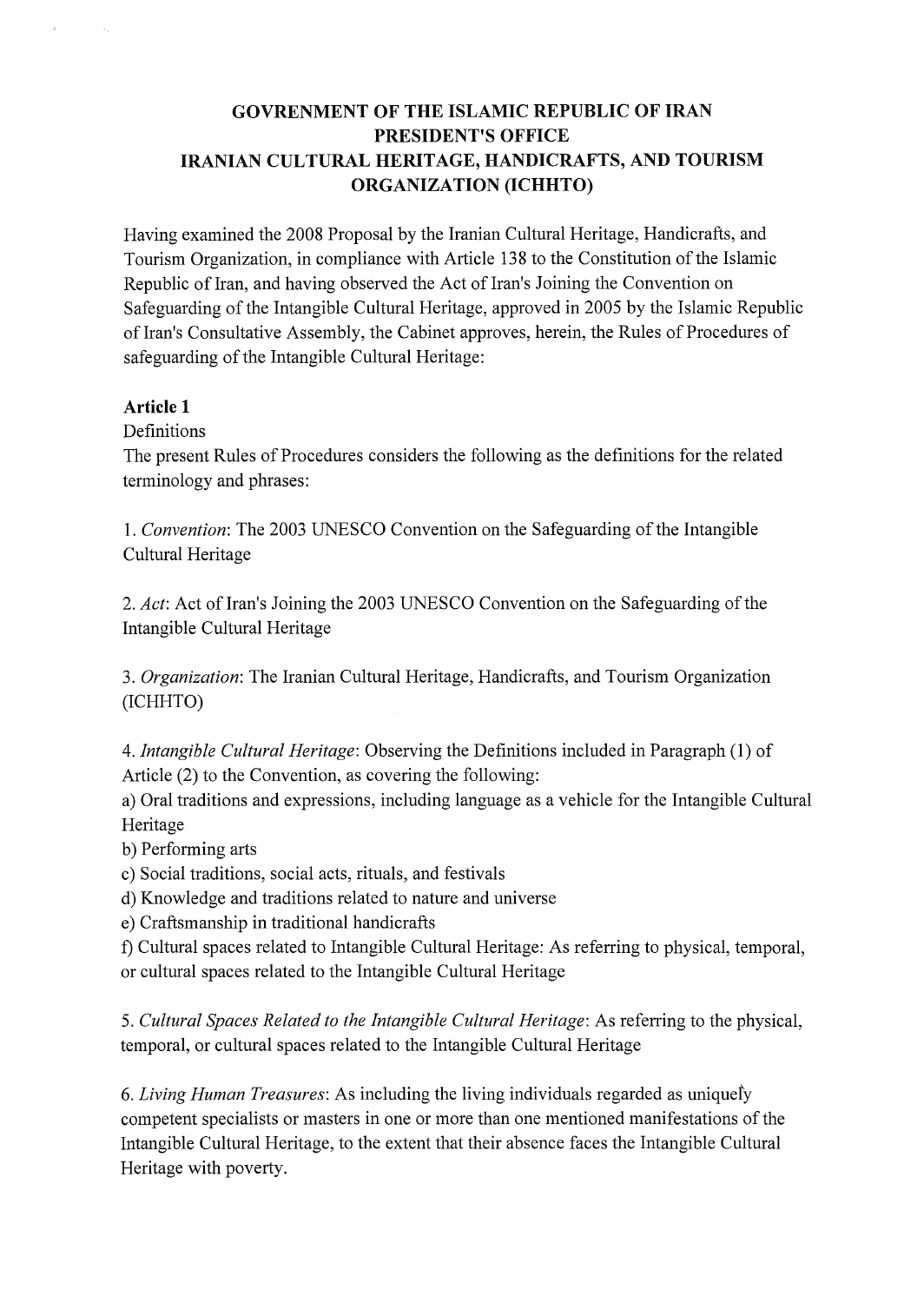*7. Safeguarding:* As including any measure related to the identification, documentation, research, protection, support, promotion, propagation and development, transmission, and revitalization of various aspects of the Intangible Cultural Heritage, with the aim to guarantee their persistence

### **Article 2**

To safeguard the Iranian Intangible Cultural Heritage, the Organization is, hereby, entitled to

1. Identify and determine the manifestations of the Intangible Cultural Heritage in Iran

2. Register the identified Intangible Cultural Heritage on the national inventories mentioned in Article 3, and introduce the selected registered manifestations to UNESCO for inclusion on international inventories;

3. Take the necessary protection and support measures, including financial support, for the mentioned heritage;

4. Propagate and promote the Intangible Cultural Heritage through introductions by mass media, as well as national and international exhibitions and conferences, Intangible Cultural Heritage museums, or supports of the related performances, conferences, exhibitions, and the like;

5. Encourage and support the non-governmental public groups, organizations, or institutions to safeguard and revitalize the Intangible Cultural Heritage;

6. Issue permits and exert supervisions on exhibitions, gatherings, performances, and the like prepared by individuals or groups, or non-governmental institutions or organizations in relation to the Intangible Cultural Heritage.

#### **Article 3**

The Organization is, hereby, entitled to register manifestations of the Intangible Cultural Heritage on the following independent inventories:

a) A Representative Inventory of the Intangible Cultural Heritage, to include all of the manifestations of the Intangible Cultural Heritage not in need of urgent safeguarding;

b) An Inventory of the Intangible Cultural Heritage in Need of Urgent Safeguarding to register the manifestations of the Intangible Cultural Heritage in danger of disappearing.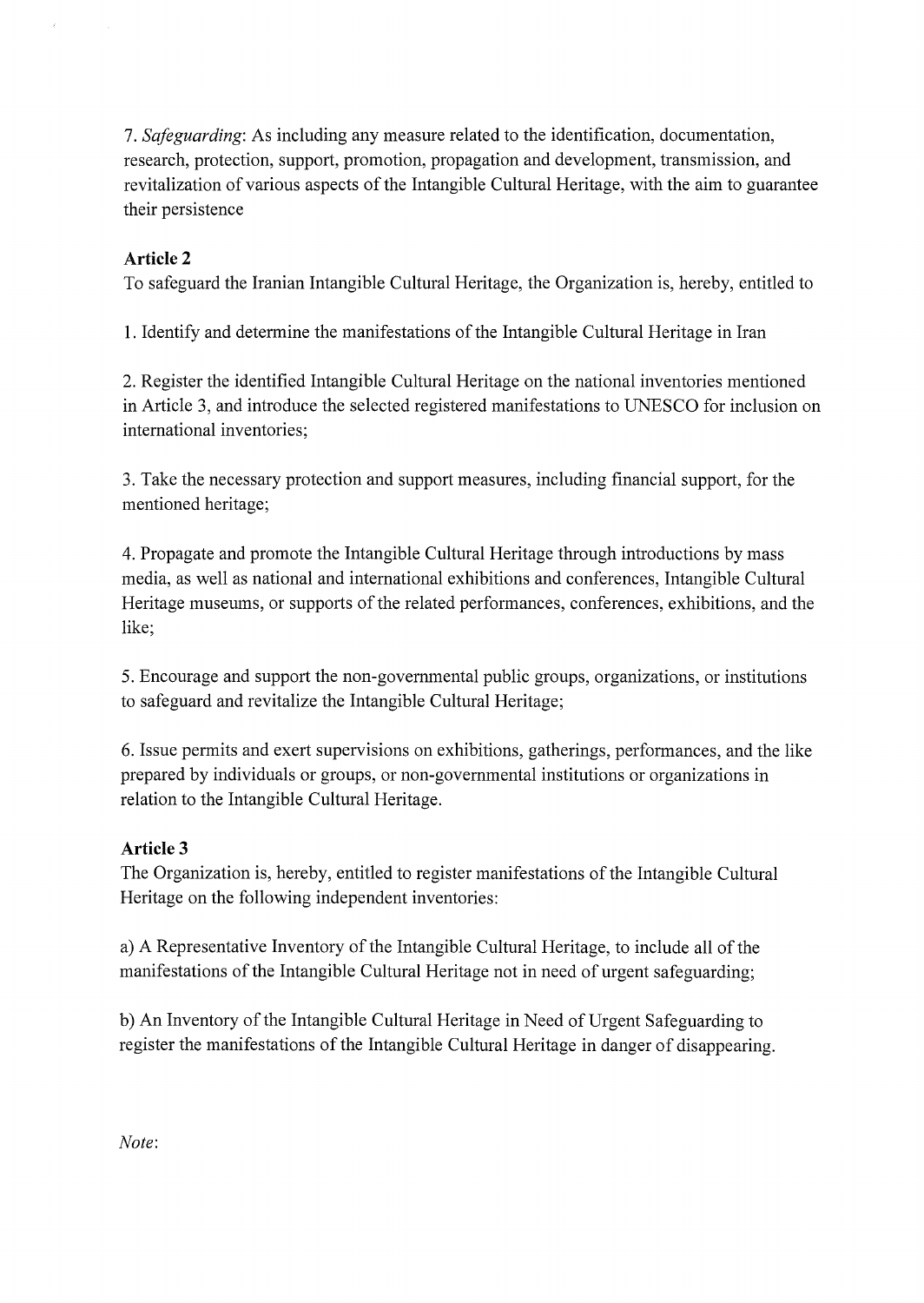In cases of changes in the status of any of the items registered on each of the abovementioned inventories, as well as foreseeing supports of the related Living Human Treasures, transfers between the two lists are, at any time, possible.

### **Article 4**

In the course of its efforts to identify, determine, protect, and safeguard the Intangible Cultural Heritage, the Organization is, hereby, entitled to encourage participation on the part ofthe communities, groups, and individuals responsible for creation, protection, or transfer of the Intangible Cultural Heritage, while attracting their participation in the related efforts to manage and safeguard the Heritage.

### **Article 5**

The Organization is, hereby, entitled to open an autonomous unit or research center to deal with training and research affairs on subjects related to the Intangible Cultural Heritage, as well as to organize and approve specialized training and research programs with collaboration on the part of related organizations, within maximally one year after the official approval of the present Rules of Procedures, and having observed the related laws and regulations.

### **Article 6**

The Organization is, hereby, entitled to collaborate with the Deputy in Programming and Supervision to the Office of the President to provide the needed organizational chart and personnel for an official unit responsible for protecting the Intangible Cultural Heritage.

## **Article** 7

Each of the governmental organizations, including the Ministry of Science, Research, and Technology, the Ministry of Culture and Islamic Guidance, the Ministry of Health, Treatment, and Medical Education, among others, is hereby entitled to specify, at least, 5 percent of its research budget to research and identification affairs related to the manifestations of the Intangible Cultural Heritage in the areas of interest, and provide the Organization with the results of the research programs on the identified items to be included on the inventories mentioned in Article 3 herein, also to encourage the needed protection and support measures.

## **Article 8**

All of the interested governmental organizations are, hereby, entitled to collaborate with the Organization in executing programs aimed at supporting and protecting the Intangible Cultural Heritage.

#### **Article 9**

The Islamic Republic of Iran's Radio and Television Organization is, hereby, entitled to provide the Organization with the needed collaboration in introducing and propagating the Intangible Cultural Heritage at the national and international levels.

#### **Article 10**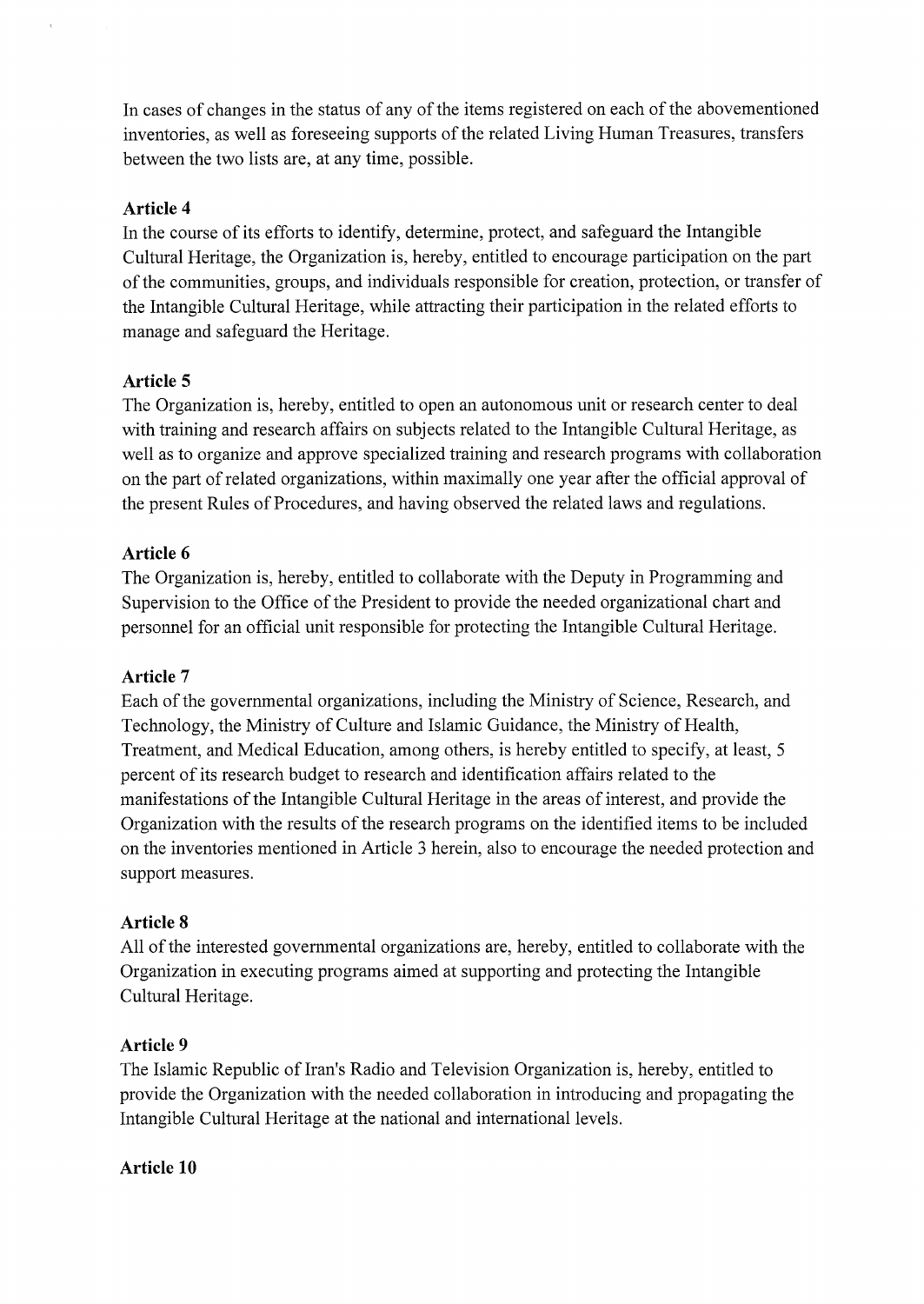The Ministry of Science, Research and Technology, as well as the Ministry of Health, Treatment, and Medical Education, shall undertake the duty of taking the necessary measures to plan and propose, at least, two credits of university subjects on the Intangible Cultural Heritage to the Cultural Revolution Supreme Council for approval.

#### **Article 11**

The Organization shall provide the needed texts aimed at training-propagation of the Intangible Cultural Heritage aimed at the fulfillment of the needs of the pupils and university students with any of the concepts and their related importance in the field of the Intangible Cultural Heritage with the collaboration of the interested organizations to be utilized by the educational centers, including the universities.

#### *Note:*

The Ministries of Science, Research and Technology, Education, and Health, Treatment and Medical Education are, hereby, entitled to plan for the execution of the programs aimed at introducing the Intangible Cultural Heritage in the related education centers as supplementary subjects.

### **Article 12**

The Organization shall take the necessary measures to bring about acquaintance on the part of the public on the Intangible Cultural Heritage manifestations, mentioning their related importance, and the methods of protecting and safeguarding them, with special focus on making the public aware of the related dangers, especially through publications including books, articles, pamphlets, specialized journals, etc.

#### **Article 13**

The Organization shall organize, within maximally three months after the approval of the present Rules of Procedures, a National Consultative Committee on the Intangible Cultural Heritage, attended by representatives from the Organization as well as the other interested organizations, aimed at supervising proper execution of the contents of the Convention as well as the present Rules of Procedures, as well as taking the needed efforts to identify and protect the Intangible Cultural Heritage.

#### **Article 14**

The Organization is, hereby, entitled, within one year after the approval of the present Rules of Procedures, and with the collaboration ofthe other interested organizations, to fulfill the legislative requirements of the issues of protecting and safeguarding the Intangible Cultural Heritage, through identifying them, and providing the Cabinet with the related proposals.

#### **Article 15**

The Organization shall provide the Supreme Council to it, within maximally one year after the approval of the present Rules of Procedures, with the needed collection of executive directions on the methods of identifying, registering, introducing, supporting, and safeguarding the Intangible Cultural Heritage. The mentioned directions, as well as any other